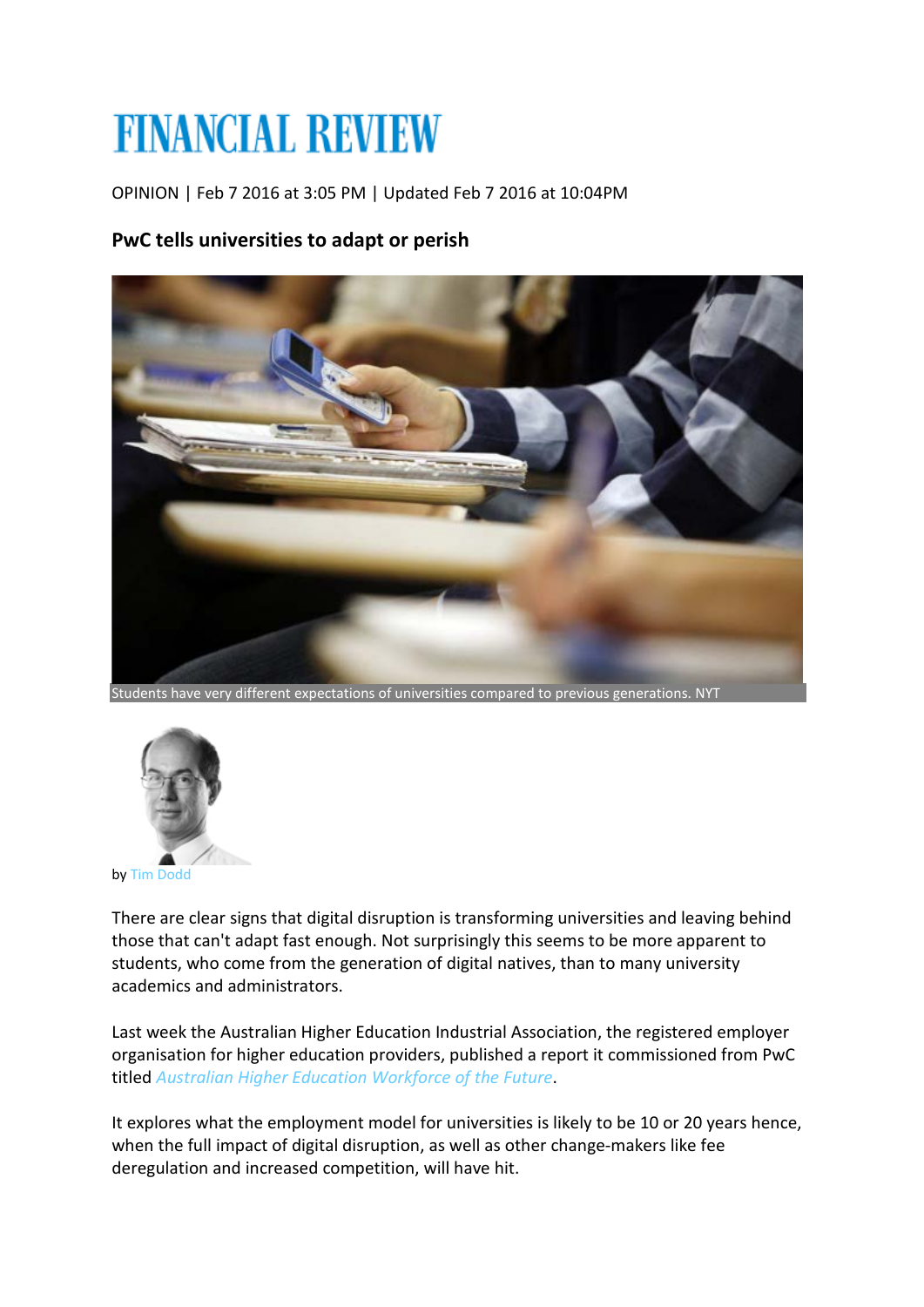As the report points out, fee deregulation and greater competition means students already have high expectations of their course, and that these expectations are growing. Students are being very clear that their course must lead to the job they want, equipping them with the necessary skills.

If their expectations are not met they will hold the university responsible. The report says students, asked what they would like to ask their vice-chancellor, say things like: "If I don't get a graduate job in my field when I graduate, what will you do?" and "How will you secure my future?"

These expectations could be dismissed as a manifestation of the millennial generation's unrealistic sense of entitlement.

## **DISCONNECT**

But look at it another way. This is a generation that is expected to shoulder a much higher portion of the cost of their higher education than earlier generations. And if they want to make universities accountable for the quality and the usefulness of their courses, they have every right to.

Alarmingly for universities, students show signs of not being impressed by what they are getting. "Australian students today are only moderately satisfied with their learning experience, expecting a more customer-focused and convenient offering," the report says.

In workshops conducted with students, PwC heard that students felt "there was disconnect between what is taught at university and what is immediately useful in a work context".

There are also signs that employers see less value in a university education than they used to. In workshops with employers the PwC researchers learnt that firms expect to spend more on training their staff in the next 10-20 years, "no longer placing emphasis on new hires obtaining university education".

This has already happened with some high-profile employers. In the UK, consulting firm EY [has decided](http://www.ey.com/UK/en/Newsroom/News-releases/15-08-03---EY-transforms-its-recruitment-selection-process-for-graduates-undergraduates-and-school-leavers) that poor academic performance, or lack of a degree, will not be a barrier to recruitment.

## **NEW STRATEGIES**

How can universities adapt? They need to help students develop the soft skills that employers value – such as communication, teamwork and time management – as well as hard skills.

They also need to be able to meet students' changed expectations of how they are educated. As the report points out, students expect 24/7 access to education, and a sophisticated online presence.